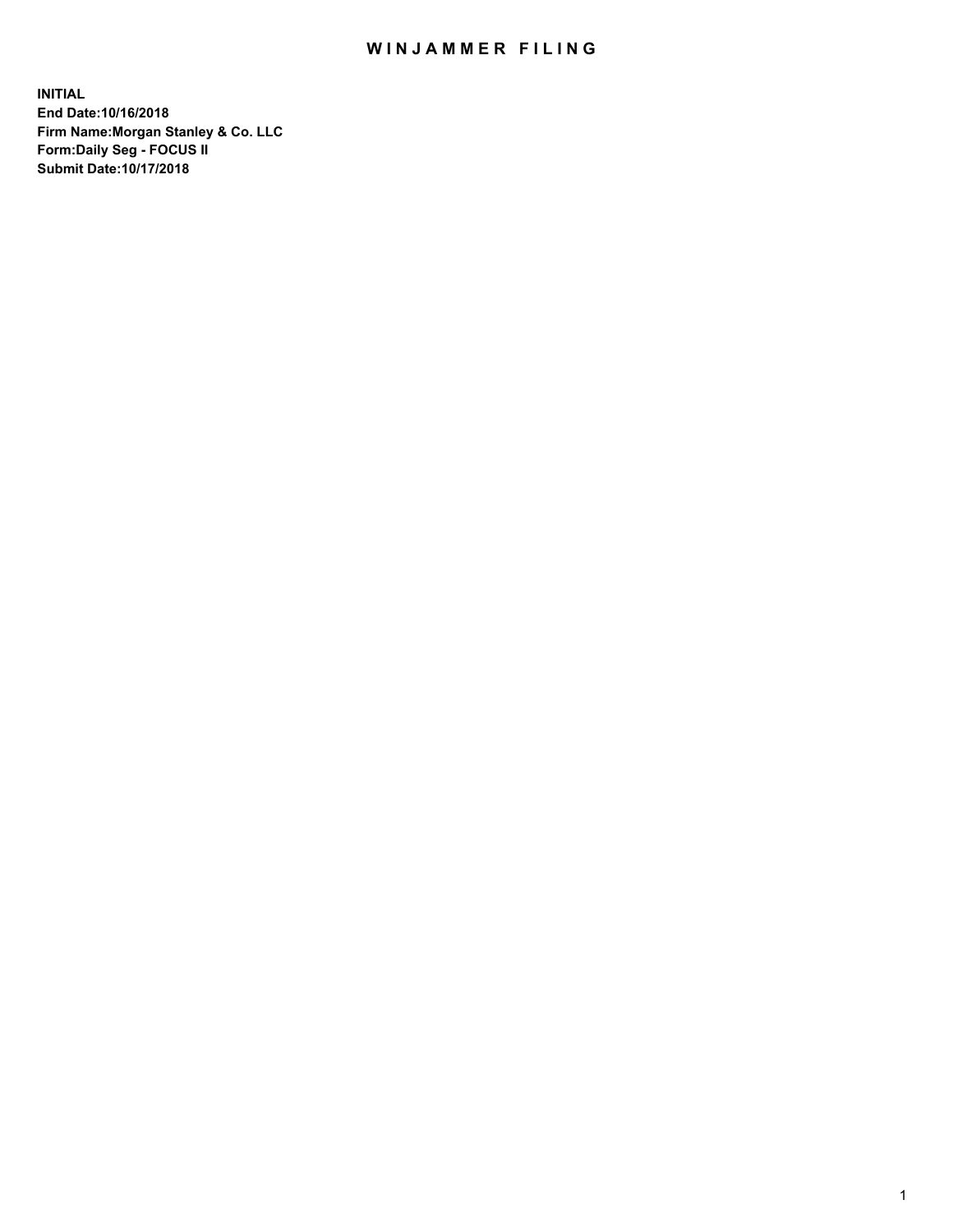**INITIAL End Date:10/16/2018 Firm Name:Morgan Stanley & Co. LLC Form:Daily Seg - FOCUS II Submit Date:10/17/2018 Daily Segregation - Cover Page**

| Name of Company                                                                                                                                                                                                                                                                                                                | Morgan Stanley & Co. LLC                                    |
|--------------------------------------------------------------------------------------------------------------------------------------------------------------------------------------------------------------------------------------------------------------------------------------------------------------------------------|-------------------------------------------------------------|
| <b>Contact Name</b>                                                                                                                                                                                                                                                                                                            | <b>Ikram Shah</b>                                           |
| <b>Contact Phone Number</b>                                                                                                                                                                                                                                                                                                    | 212-276-0963                                                |
| <b>Contact Email Address</b>                                                                                                                                                                                                                                                                                                   | Ikram.shah@morganstanley.com                                |
| FCM's Customer Segregated Funds Residual Interest Target (choose one):<br>a. Minimum dollar amount: ; or<br>b. Minimum percentage of customer segregated funds required:% ; or<br>c. Dollar amount range between: and; or<br>d. Percentage range of customer segregated funds required between: % and %.                       | 280,000,000<br><u>0</u><br>00<br>00                         |
| FCM's Customer Secured Amount Funds Residual Interest Target (choose one):<br>a. Minimum dollar amount: ; or<br>b. Minimum percentage of customer secured funds required:%; or<br>c. Dollar amount range between: and; or<br>d. Percentage range of customer secured funds required between:% and%.                            | 140,000,000<br><u>0</u><br>0 <sub>0</sub><br>0 <sub>0</sub> |
| FCM's Cleared Swaps Customer Collateral Residual Interest Target (choose one):<br>a. Minimum dollar amount: ; or<br>b. Minimum percentage of cleared swaps customer collateral required:% ; or<br>c. Dollar amount range between: and; or<br>d. Percentage range of cleared swaps customer collateral required between:% and%. | 92,000,000<br><u>0</u><br><u>00</u><br>0 <sub>0</sub>       |

Attach supporting documents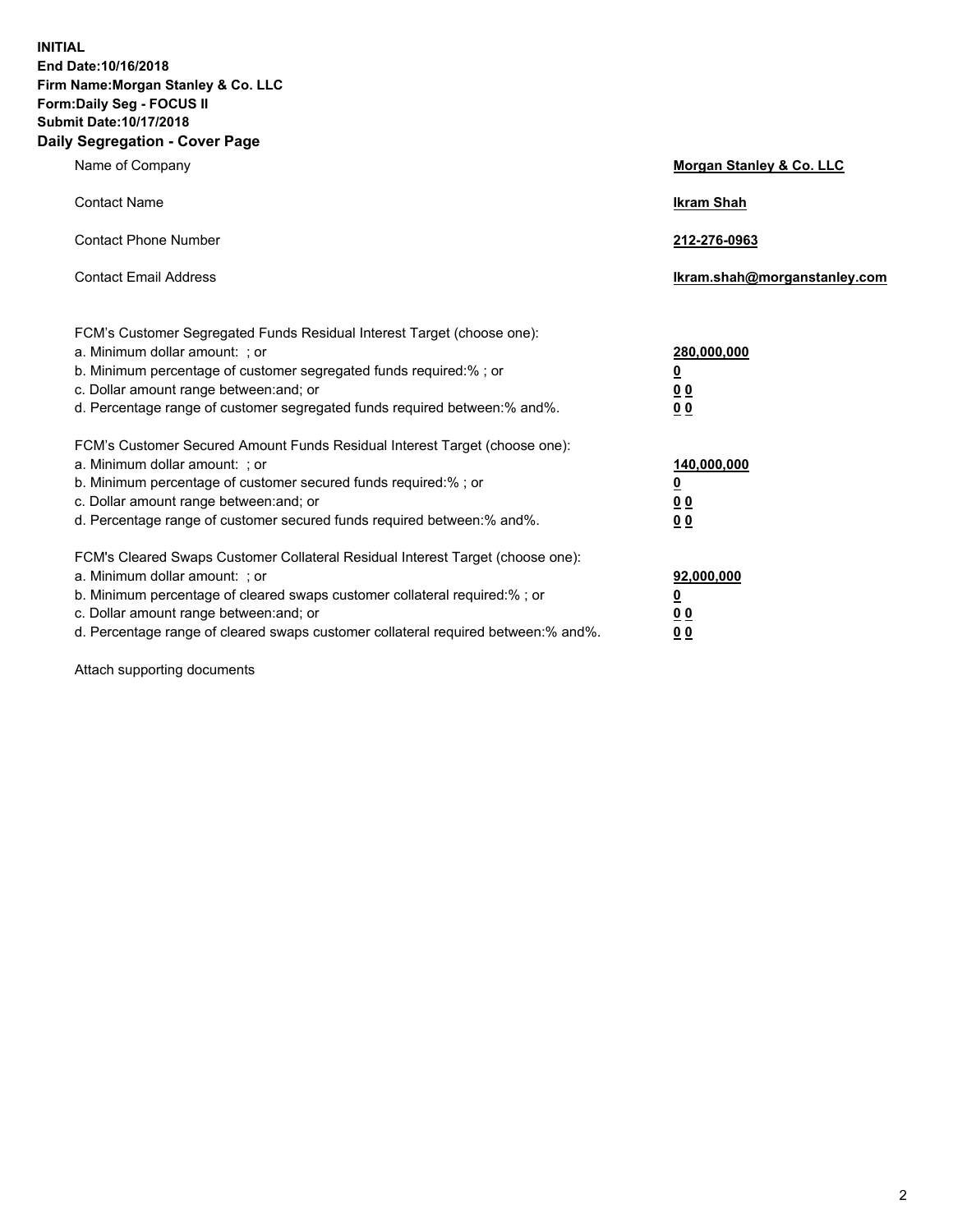## **INITIAL End Date:10/16/2018 Firm Name:Morgan Stanley & Co. LLC Form:Daily Seg - FOCUS II Submit Date:10/17/2018**

## **Daily Segregation - Secured Amounts**

Foreign Futures and Foreign Options Secured Amounts Amount required to be set aside pursuant to law, rule or regulation of a foreign government or a rule of a self-regulatory organization authorized thereunder 1. Net ledger balance - Foreign Futures and Foreign Option Trading - All Customers A. Cash **3,153,618,547** [7315] B. Securities (at market) **2,201,465,830** [7317] 2. Net unrealized profit (loss) in open futures contracts traded on a foreign board of trade **-144,465,936** [7325] 3. Exchange traded options a. Market value of open option contracts purchased on a foreign board of trade **17,153,801** [7335] b. Market value of open contracts granted (sold) on a foreign board of trade **-21,783,215** [7337] 4. Net equity (deficit) (add lines 1. 2. and 3.) **5,205,989,027** [7345] 5. Account liquidating to a deficit and account with a debit balances - gross amount **161,267,237** [7351] Less: amount offset by customer owned securities **-159,914,528** [7352] **1,352,709** 6. Amount required to be set aside as the secured amount - Net Liquidating Equity Method (add lines 4 and 5) 7. Greater of amount required to be set aside pursuant to foreign jurisdiction (above) or line 6. FUNDS DEPOSITED IN SEPARATE REGULATION 30.7 ACCOUNTS 1. Cash in banks A. Banks located in the United States **765,186,338** [7500] B. Other banks qualified under Regulation 30.7 **645,325,233** [7520] **1,410,511,571** 2. Securities A. In safekeeping with banks located in the United States **111,990,478** [7540] B. In safekeeping with other banks qualified under Regulation 30.7 **0** [7560] **111,990,478** [7570] 3. Equities with registered futures commission merchants A. Cash **8,217,380** [7580] B. Securities **0** [7590] C. Unrealized gain (loss) on open futures contracts **-564,167** [7600] D. Value of long option contracts **0** [7610]

- 
- 4. Amounts held by clearing organizations of foreign boards of trade
	-
	- B. Securities **0** [7650]
	- C. Amount due to (from) clearing organization daily variation **0** [7660]
	- D. Value of long option contracts **0** [7670]
	- E. Value of short option contracts **0** [7675] **0** [7680]
- 5. Amounts held by members of foreign boards of trade
	-
	-
	- C. Unrealized gain (loss) on open futures contracts **-143,901,769** [7720]
	- D. Value of long option contracts **17,153,801** [7730]
	- E. Value of short option contracts **-21,783,215** [7735] **3,869,760,356**
- 6. Amounts with other depositories designated by a foreign board of trade **0** [7760]
- 7. Segregated funds on hand **0** [7765]
- 8. Total funds in separate section 30.7 accounts **5,399,915,618** [7770]
- 9. Excess (deficiency) Set Aside for Secured Amount (subtract line 7 Secured Statement Page 1 from Line 8)
- 10. Management Target Amount for Excess funds in separate section 30.7 accounts **140,000,000** [7780]
- 11. Excess (deficiency) funds in separate 30.7 accounts over (under) Management Target **52,573,882** [7785]

**0** [7305]

[7354] **5,207,341,736** [7355]

**5,207,341,736** [7360]

[7530]

E. Value of short option contracts **0** [7615] **7,653,213** [7620]

A. Cash **0** [7640]

 A. Cash **1,928,816,187** [7700] B. Securities **2,089,475,352** [7710] [7740] **192,573,882** [7380]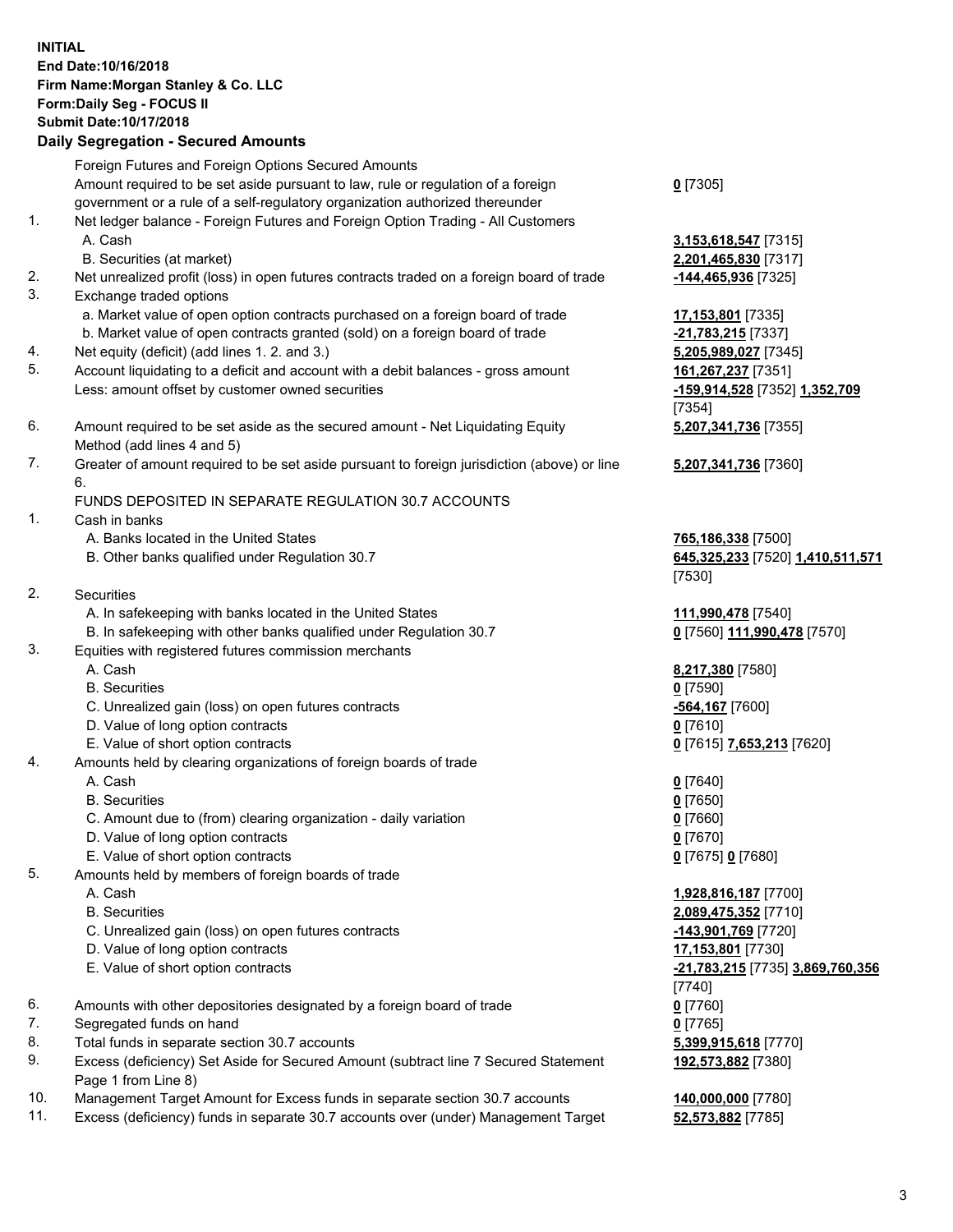**INITIAL End Date:10/16/2018 Firm Name:Morgan Stanley & Co. LLC Form:Daily Seg - FOCUS II Submit Date:10/17/2018 Daily Segregation - Segregation Statement** SEGREGATION REQUIREMENTS(Section 4d(2) of the CEAct) 1. Net ledger balance A. Cash **13,780,836,656** [7010] B. Securities (at market) **6,595,364,368** [7020] 2. Net unrealized profit (loss) in open futures contracts traded on a contract market **-2,557,181,438** [7030] 3. Exchange traded options A. Add market value of open option contracts purchased on a contract market **374,653,403** [7032] B. Deduct market value of open option contracts granted (sold) on a contract market **-507,838,070** [7033] 4. Net equity (deficit) (add lines 1, 2 and 3) **17,685,834,919** [7040] 5. Accounts liquidating to a deficit and accounts with debit balances - gross amount **689,995,768** [7045] Less: amount offset by customer securities **-679,193,991** [7047] **10,801,777** [7050] 6. Amount required to be segregated (add lines 4 and 5) **17,696,636,696** [7060] FUNDS IN SEGREGATED ACCOUNTS 7. Deposited in segregated funds bank accounts A. Cash **5,417,513,985** [7070] B. Securities representing investments of customers' funds (at market) **0** [7080] C. Securities held for particular customers or option customers in lieu of cash (at market) **559,002,775** [7090] 8. Margins on deposit with derivatives clearing organizations of contract markets A. Cash **5,786,552,753** [7100] B. Securities representing investments of customers' funds (at market) **0** [7110] C. Securities held for particular customers or option customers in lieu of cash (at market) **6,036,361,593** [7120] 9. Net settlement from (to) derivatives clearing organizations of contract markets **348,548,191** [7130] 10. Exchange traded options A. Value of open long option contracts **374,653,403** [7132] B. Value of open short option contracts **-507,838,070** [7133] 11. Net equities with other FCMs A. Net liquidating equity **7,498,523** [7140] B. Securities representing investments of customers' funds (at market) **0** [7160] C. Securities held for particular customers or option customers in lieu of cash (at market) **0** [7170] 12. Segregated funds on hand **0** [7150] 13. Total amount in segregation (add lines 7 through 12) **18,022,293,153** [7180] 14. Excess (deficiency) funds in segregation (subtract line 6 from line 13) **325,656,457** [7190]

- 15. Management Target Amount for Excess funds in segregation **280,000,000** [7194]
- 16. Excess (deficiency) funds in segregation over (under) Management Target Amount Excess

**45,656,457** [7198]